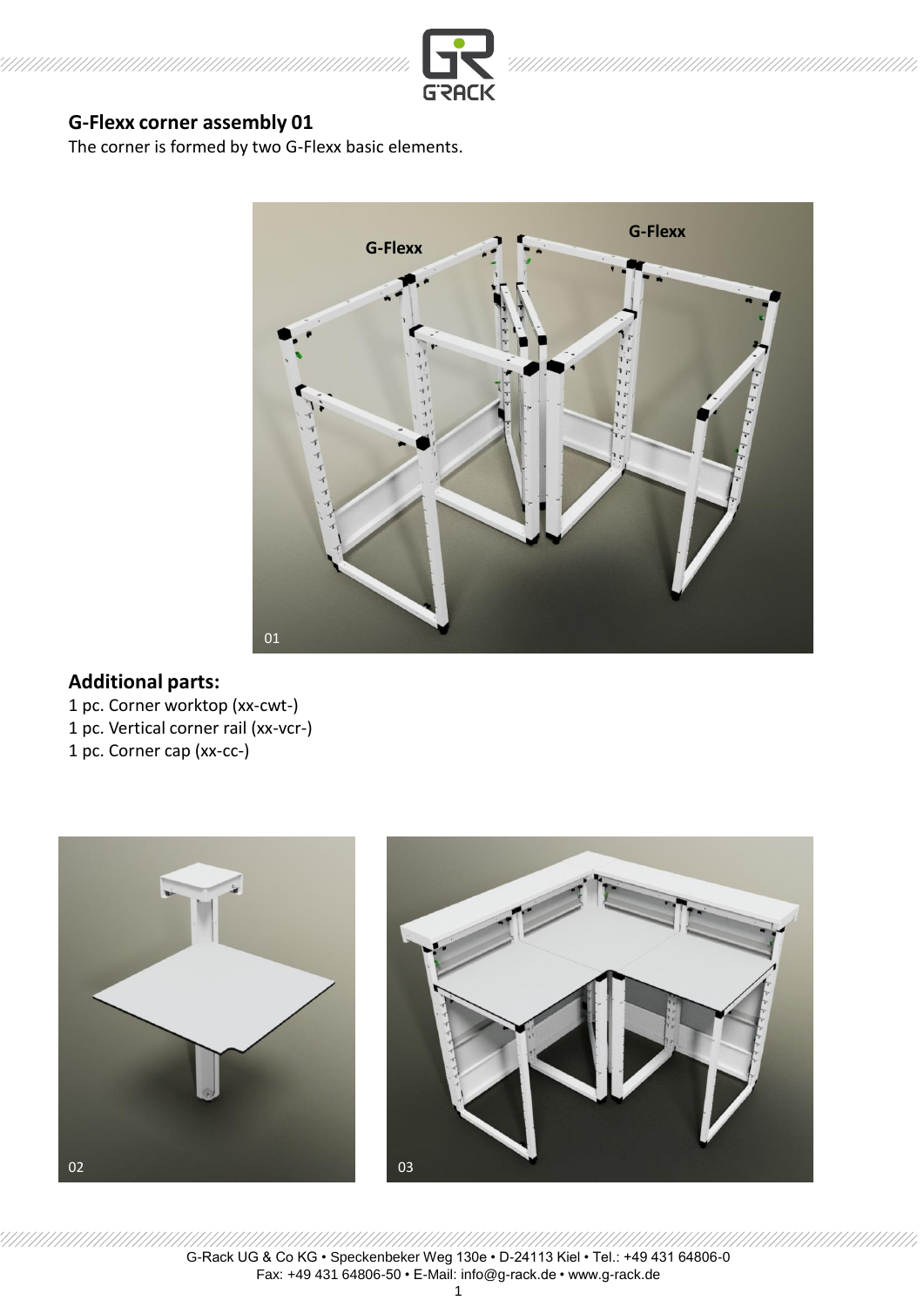

The corner is formed by two G-Flexx basic elements (standard or Mini) and two G-Raxx Frontframe 1-1 (width 600 mm).



## **Additional parts:**

- 1 pc. Corner worktop (xx-cwt-)
- 2 pc. Adapter rail for corner worktop (xx-at-)
- 1 pc. Vertical corner rail (xx-vcr-)
- 1 pc. Corner cap for bar top (xx-cc-)
- 2 pc. G-Raxx frontframe 1-1 (rx-ff11-)
- 2 pc. Bar Top 6 (xx-ctsa1-)
- 2 pc. Side /Front Panel (xx-sc-)





2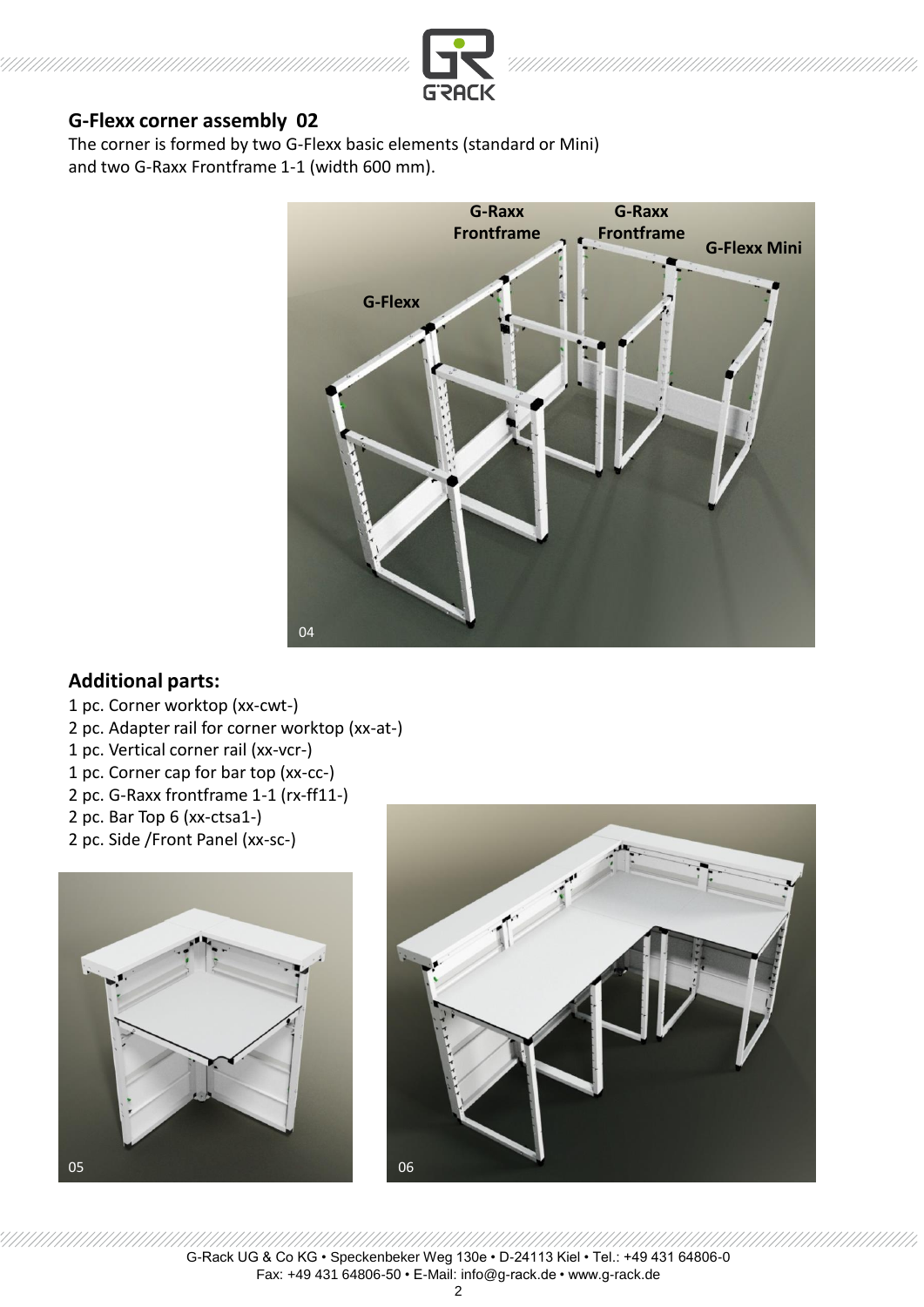

## **G-Raxx corner assembly 01**

The corner is formed by two G-Raxx basic elements and G-Raxx Frontframes. It can be used frontframes 1200 mm wide (2 pieces) or 600 mm wide (4 pieces).



## **Additional parts:**

- 1 pc. Corner worktop (xx-cwt-)
- 2 pc. Adapter rail for corner worktop (xx-at-)
- 1 pc. Vertical corner rail (xx-vcr-)
- 1 pc. Corner cap for bar top (xx-cc-)
- 2 pc. G-Raxx frontframe 1-1 (xx-ff11-)
- 2 pc. Bar Top 6 (xx-ctsa1-)
- 2 pc. Side /Front Panel (xx-sc-)